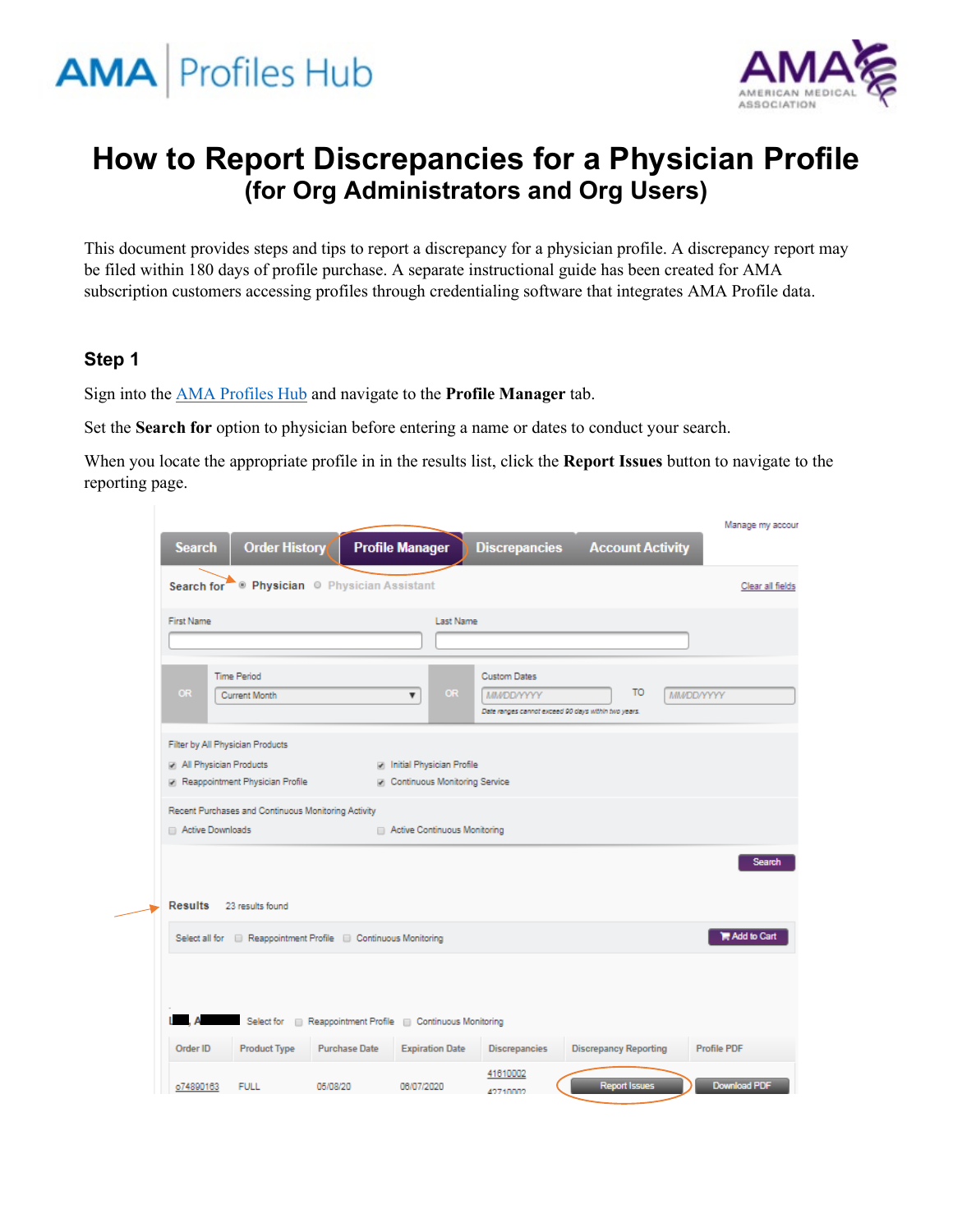Alternatively, you can also complete this step by signing into the Hub and navigating to the **Order History** tab.

Search for a profile by physician name, order number, or dates. In the filter section, check one or both of the physician profile product options to narrow your results to physicians.

When you locate the appropriate profile in the results list, click the **Report** button associated with the profile to navigate to the reporting page.

|                   |                                    | <b>Corder History</b>                               | <b>Profile Manager</b>       | <b>Discrepancies</b>    |                                                     | <b>Account Activity</b>         |                                                |
|-------------------|------------------------------------|-----------------------------------------------------|------------------------------|-------------------------|-----------------------------------------------------|---------------------------------|------------------------------------------------|
|                   |                                    |                                                     |                              |                         |                                                     |                                 | Clear all fields                               |
| <b>First Name</b> |                                    |                                                     | Last Name                    |                         | <b>OR</b>                                           | Order Number                    |                                                |
| <b>First Name</b> |                                    |                                                     | <b>Last Name</b>             |                         |                                                     | <b>Order Number</b>             |                                                |
|                   | <b>Time Period</b>                 |                                                     |                              | <b>Custom Dates</b>     |                                                     |                                 |                                                |
| <b>OR</b>         | <b>Select Duration</b>             |                                                     | $\sim$                       | <b>OR</b><br>06/19/2018 | Date ranges cannot exceed 90 days within two years. | <b>TO</b><br>06/18/2020         |                                                |
|                   |                                    | Recent Purchases and Continuous Monitoring Activity |                              |                         |                                                     |                                 |                                                |
|                   |                                    |                                                     |                              |                         |                                                     |                                 |                                                |
| Active Downloads  |                                    |                                                     | Active Continuous Monitoring |                         |                                                     |                                 |                                                |
| <b>Results</b>    | 90 results returned                |                                                     |                              |                         |                                                     |                                 | $\overline{2}$<br>$\overline{\mathbf{3}}$<br>4 |
| Order<br>$ID =$   | Order<br>Date $\blacktriangledown$ | Profile<br>$Name =$                                 | Product<br>$Type -$          | <b>Discrepancies</b>    | Report a<br><b>Discrepancy</b>                      | Continuous<br><b>Monitoring</b> | Search<br>Next<br>Download<br>Profile          |
| o75610610         | 06/16/20                           | Δ                                                   | <b>FULL</b>                  | 44610003                | Report                                              | Add to Cart                     | Download                                       |

### **Quick Tip: Generating a results list of all ordered profiles**

If you do not want to search by a name or dates, you can keep all search fields and filters blank and click the **Search** button to get a full results list of all profiles ordered. This tip works in both the **Profiles Manager** and **Order History** tabs.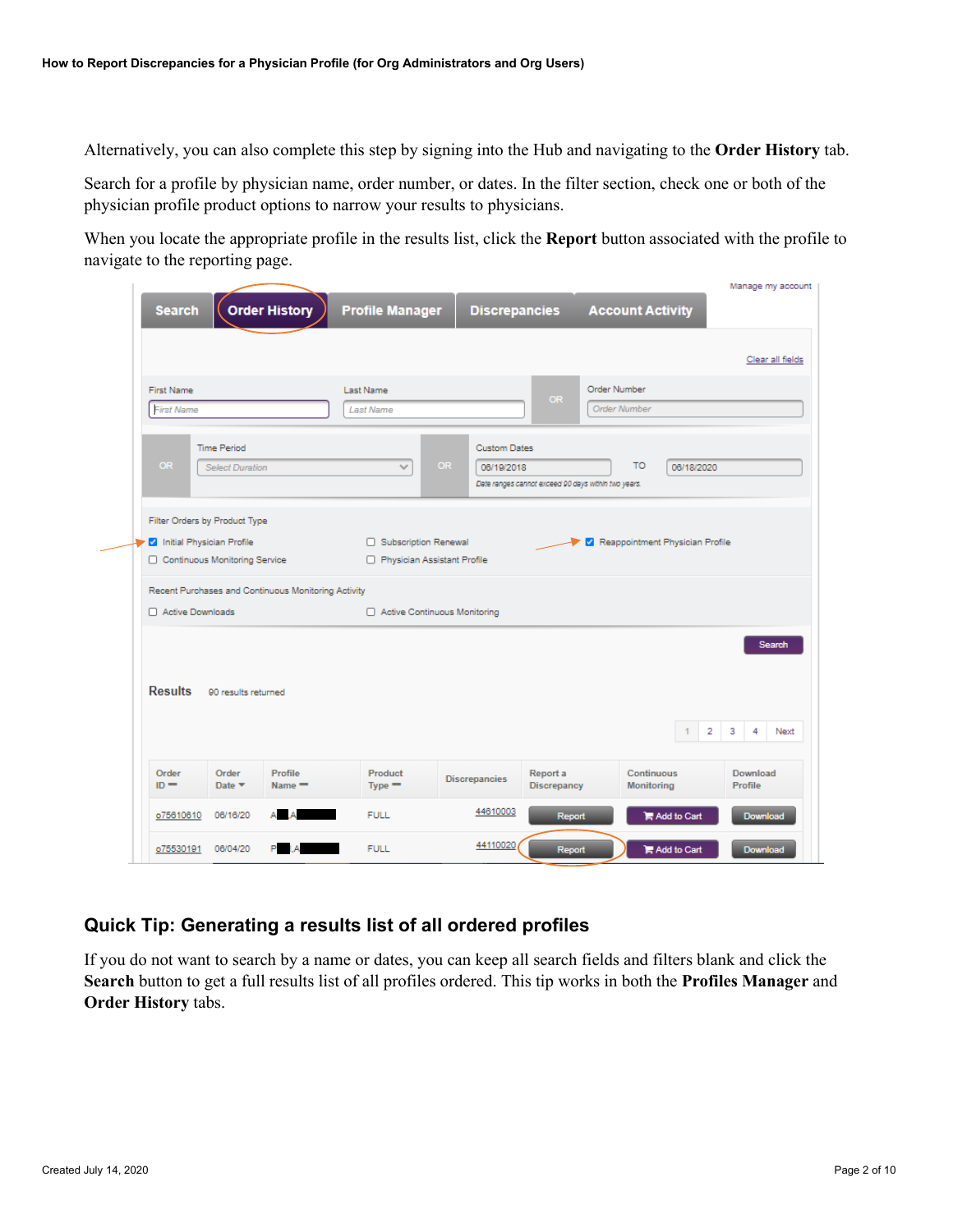Once in the discrepancy form, enter your contact phone number, and follow the instructions. Use the selection boxes to choose the items for which you want to report a discrepancy, then click **Continue**.

| <b>Search</b>                           | <b>Order History</b>                                                                                                                                                                                                                                                                                                                                         | <b>Profile Manager</b> |                        | <b>Discrepancies</b>         | <b>Account Activity</b>                                                                                                                                                                                                                                                                                           |                           |
|-----------------------------------------|--------------------------------------------------------------------------------------------------------------------------------------------------------------------------------------------------------------------------------------------------------------------------------------------------------------------------------------------------------------|------------------------|------------------------|------------------------------|-------------------------------------------------------------------------------------------------------------------------------------------------------------------------------------------------------------------------------------------------------------------------------------------------------------------|---------------------------|
|                                         | <b>Discrepancy Report Form</b>                                                                                                                                                                                                                                                                                                                               |                        |                        |                              |                                                                                                                                                                                                                                                                                                                   |                           |
|                                         | The following report is against a Reappointment Profile for H J<br>The profile was ordered on May 8, 2020 in order o74890163.                                                                                                                                                                                                                                |                        |                        |                              |                                                                                                                                                                                                                                                                                                                   |                           |
| * Indicates required field.             |                                                                                                                                                                                                                                                                                                                                                              |                        |                        |                              | < Cancel                                                                                                                                                                                                                                                                                                          | <b>Submit Discrepancy</b> |
| <b>Reporter Information</b>             |                                                                                                                                                                                                                                                                                                                                                              |                        |                        |                              |                                                                                                                                                                                                                                                                                                                   |                           |
|                                         | Please confirm your contact information is correct.                                                                                                                                                                                                                                                                                                          |                        |                        |                              |                                                                                                                                                                                                                                                                                                                   |                           |
| Contact First Name*                     |                                                                                                                                                                                                                                                                                                                                                              |                        | Contact Last Name*     |                              |                                                                                                                                                                                                                                                                                                                   |                           |
| alan                                    |                                                                                                                                                                                                                                                                                                                                                              |                        | pangborn               |                              |                                                                                                                                                                                                                                                                                                                   |                           |
| Contact Phone Number*                   |                                                                                                                                                                                                                                                                                                                                                              |                        | Contact Email Address* |                              |                                                                                                                                                                                                                                                                                                                   |                           |
| ex. 8006652882                          |                                                                                                                                                                                                                                                                                                                                                              |                        |                        | alanpangborn@dispostable.com |                                                                                                                                                                                                                                                                                                                   |                           |
|                                         | 1. Use the following list to select those sections of the AMA Profile that require a change.<br>2. After clicking Continue, the Hub will open one section at a time. When a section opens, enter data as needed.<br>3. To move to a new section, click the current section's Continue button.<br>Review carefully, then click the Submit Discrepancy button. |                        |                        |                              | 4. If a section opens and you realize a change is not required, click the circled X at the top right of that section to remove it from your report.<br>5. After you complete your last selected section, the Hub will provide a final opportunity for you to review all changes that you entered in each section. |                           |
|                                         | Medical Training Programs (ACGME)                                                                                                                                                                                                                                                                                                                            |                        |                        |                              | Federal Drug Enforcement Administration                                                                                                                                                                                                                                                                           |                           |
|                                         | ABMS Board Certification(s)                                                                                                                                                                                                                                                                                                                                  |                        |                        | <b>ECFMG Certification</b>   |                                                                                                                                                                                                                                                                                                                   |                           |
| Address Change                          |                                                                                                                                                                                                                                                                                                                                                              |                        |                        | Name Change                  |                                                                                                                                                                                                                                                                                                                   |                           |
| State License(s)<br>Telephone/Fax/Email |                                                                                                                                                                                                                                                                                                                                                              |                        |                        | AMA Membership<br>Birthplace |                                                                                                                                                                                                                                                                                                                   |                           |
| Date of Birth                           |                                                                                                                                                                                                                                                                                                                                                              |                        |                        | Major Professional Activity  |                                                                                                                                                                                                                                                                                                                   |                           |
|                                         | Medical School and Year of Graduation                                                                                                                                                                                                                                                                                                                        |                        | n.                     | NPI Number                   |                                                                                                                                                                                                                                                                                                                   |                           |
| ⊟                                       | Self-Designated Practice Specialty                                                                                                                                                                                                                                                                                                                           |                        |                        |                              |                                                                                                                                                                                                                                                                                                                   |                           |
| Continue                                |                                                                                                                                                                                                                                                                                                                                                              |                        |                        |                              |                                                                                                                                                                                                                                                                                                                   |                           |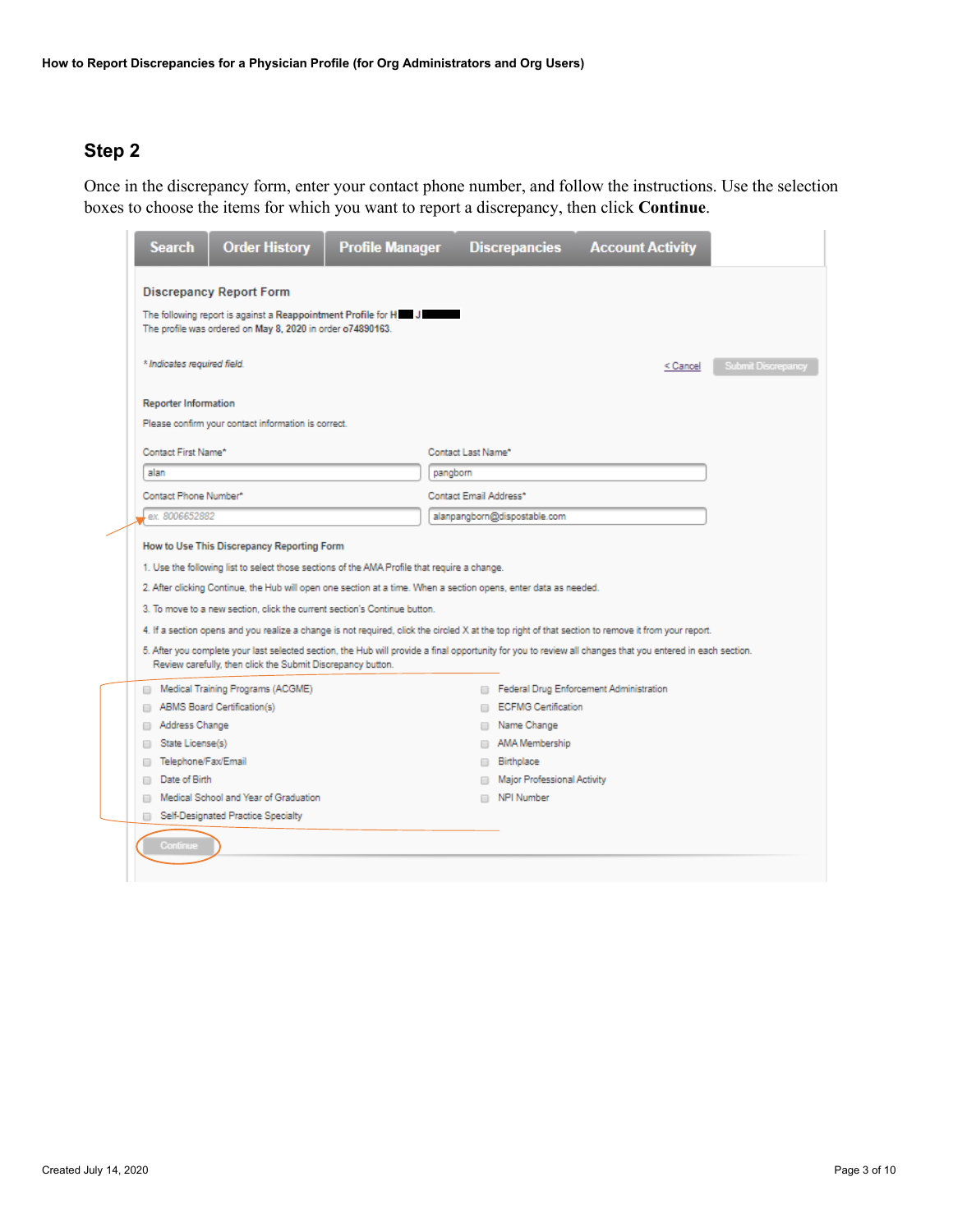Many of the sections begin by asking you to select whether information needs to be added or existing information needs to be removed from the profile. When asking information be removed, include each piece of data in the profile section that you believe should be removed.

Required fields are marked with an asterisk and must be completed if you wish to advance to the next section.

After entering all information for a section, click **Continue**. You can review the content before submission or click back into previous sections, if needed.

| This section is to add missing or edit existing ACGME residency and training program information or to remove a training program from a Profile.<br>To update medical school information, please see the "Medical School and Year of Graduation" section. |                          |                                                                                                                                                                                                                                                                                                                                                                                                                                                                                                               |  |  |  |  |  |
|-----------------------------------------------------------------------------------------------------------------------------------------------------------------------------------------------------------------------------------------------------------|--------------------------|---------------------------------------------------------------------------------------------------------------------------------------------------------------------------------------------------------------------------------------------------------------------------------------------------------------------------------------------------------------------------------------------------------------------------------------------------------------------------------------------------------------|--|--|--|--|--|
| Choose one:                                                                                                                                                                                                                                               |                          |                                                                                                                                                                                                                                                                                                                                                                                                                                                                                                               |  |  |  |  |  |
| Add or Edit an ACGME C Remove an ACGME                                                                                                                                                                                                                    |                          |                                                                                                                                                                                                                                                                                                                                                                                                                                                                                                               |  |  |  |  |  |
|                                                                                                                                                                                                                                                           |                          |                                                                                                                                                                                                                                                                                                                                                                                                                                                                                                               |  |  |  |  |  |
|                                                                                                                                                                                                                                                           |                          |                                                                                                                                                                                                                                                                                                                                                                                                                                                                                                               |  |  |  |  |  |
| <b>Training Program</b><br>State*                                                                                                                                                                                                                         | <b>Select State</b><br>v |                                                                                                                                                                                                                                                                                                                                                                                                                                                                                                               |  |  |  |  |  |
| Institution Name*                                                                                                                                                                                                                                         |                          |                                                                                                                                                                                                                                                                                                                                                                                                                                                                                                               |  |  |  |  |  |
| Specialty*                                                                                                                                                                                                                                                | Please make a selection  |                                                                                                                                                                                                                                                                                                                                                                                                                                                                                                               |  |  |  |  |  |
| From Date*                                                                                                                                                                                                                                                | MMYYYYY                  |                                                                                                                                                                                                                                                                                                                                                                                                                                                                                                               |  |  |  |  |  |
| To Date*                                                                                                                                                                                                                                                  | MMYYYYY                  |                                                                                                                                                                                                                                                                                                                                                                                                                                                                                                               |  |  |  |  |  |
| Additional<br>Information                                                                                                                                                                                                                                 |                          |                                                                                                                                                                                                                                                                                                                                                                                                                                                                                                               |  |  |  |  |  |
|                                                                                                                                                                                                                                                           |                          |                                                                                                                                                                                                                                                                                                                                                                                                                                                                                                               |  |  |  |  |  |
|                                                                                                                                                                                                                                                           |                          |                                                                                                                                                                                                                                                                                                                                                                                                                                                                                                               |  |  |  |  |  |
|                                                                                                                                                                                                                                                           |                          |                                                                                                                                                                                                                                                                                                                                                                                                                                                                                                               |  |  |  |  |  |
| <b>ECFMG Certification</b>                                                                                                                                                                                                                                |                          |                                                                                                                                                                                                                                                                                                                                                                                                                                                                                                               |  |  |  |  |  |
| <b>Address Change</b>                                                                                                                                                                                                                                     |                          |                                                                                                                                                                                                                                                                                                                                                                                                                                                                                                               |  |  |  |  |  |
|                                                                                                                                                                                                                                                           | for required             | <b>Medical Training Programs (ACGME)</b><br>Enter the requested information as you expect the training segment to appear on the physician's AMA Profile.<br>This section is for making clarifications and adding additional information. It is not for entering additional discrepancies. Please reference the corresponding<br>section to add additional discrepancies.<br><b>Update Another Program</b><br>Continue<br><b>Federal Drug Enforcement Administration</b><br><b>ABMS Board Certification(s)</b> |  |  |  |  |  |

### **Quick Tip: Entering multiple entries for select sections**

Multiple entries can be made for the following sections of the report: Medical Training Programs (ACGME), ABMS Board Certification, and State License. For each of these three sections, a maximum of 10 entries can be made by clicking the button that allows you to update an additional data point.

|                           | This section is for making clarifications and adding additional information. It is not for entering additional discrepancies. Please reference the corresponding<br>section to add additional discrepancies. |
|---------------------------|--------------------------------------------------------------------------------------------------------------------------------------------------------------------------------------------------------------|
| Additional<br>Information |                                                                                                                                                                                                              |
|                           | <b>Update Another Program</b><br>Continue                                                                                                                                                                    |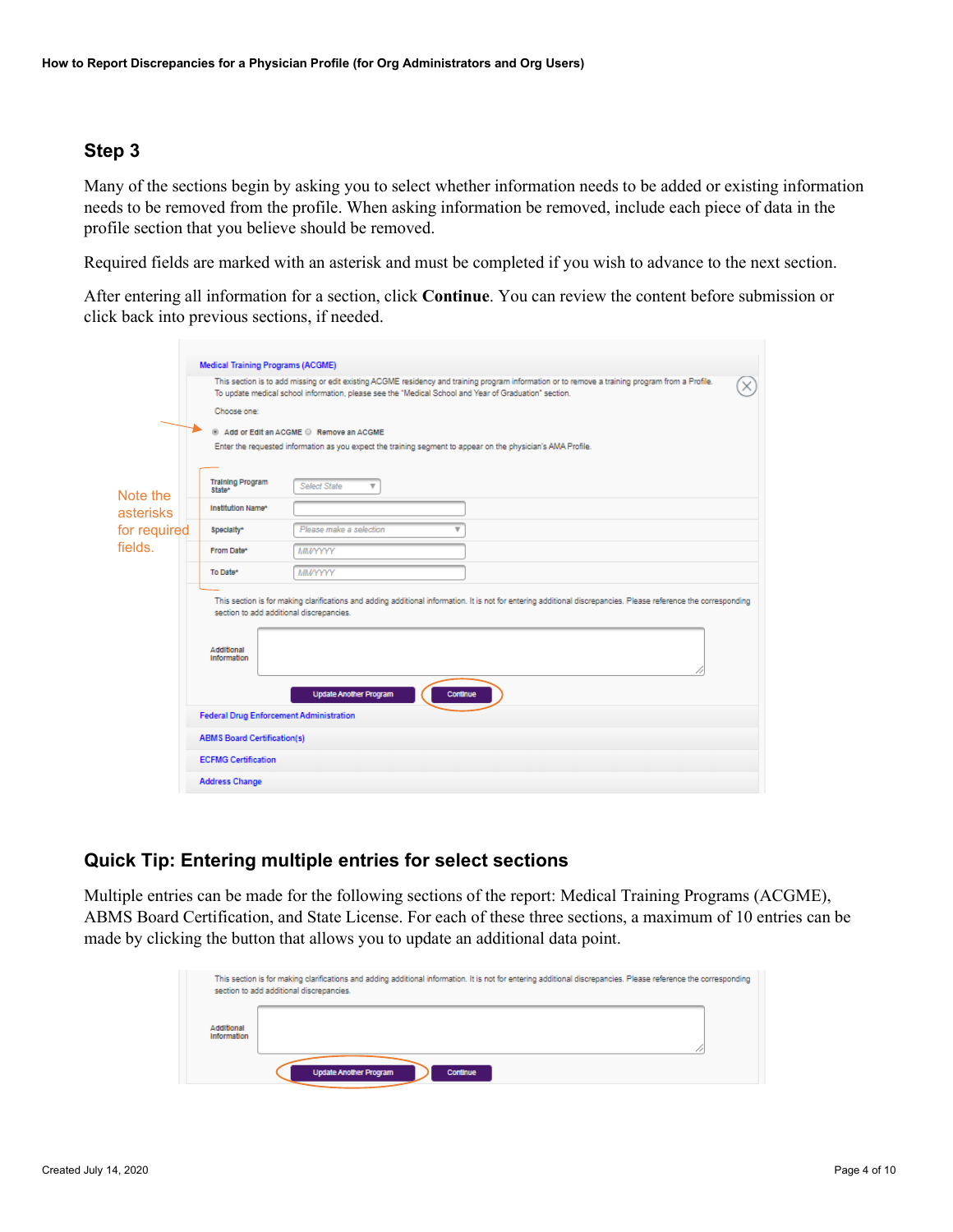#### **Quick Tip: Removing a section from your report**

There are two ways to remove a section that you selected for your report:

- Click the X button in the top right corner of the section you are working in (as shown in the first image)
- Deselect the section from the check box menu at the top of the form, then click continue (as shown in the second image)

| <b>Medical Training Programs (ACGME)</b> |                                                                                                                                                                                                                                                           |                                         |
|------------------------------------------|-----------------------------------------------------------------------------------------------------------------------------------------------------------------------------------------------------------------------------------------------------------|-----------------------------------------|
|                                          | This section is to add missing or edit existing ACGME residency and training program information or to remove a training program from a Profile.<br>To update medical school information, please see the "Medical School and Year of Graduation" section. |                                         |
| Choose one:                              |                                                                                                                                                                                                                                                           |                                         |
| Add or Edit an ACGME C Remove an ACGME   |                                                                                                                                                                                                                                                           |                                         |
|                                          | Enter the requested information as you expect the training segment to appear on the physician's AMA Profile.                                                                                                                                              |                                         |
|                                          |                                                                                                                                                                                                                                                           |                                         |
|                                          | or                                                                                                                                                                                                                                                        |                                         |
|                                          |                                                                                                                                                                                                                                                           |                                         |
|                                          |                                                                                                                                                                                                                                                           |                                         |
|                                          | Medical Training Programs (ACGME)                                                                                                                                                                                                                         | Federal Drug Enforcement Administration |
|                                          | ABMS Board Certification(s)                                                                                                                                                                                                                               | □ ECFMG Certification                   |
| Sections chosen                          | Address Change                                                                                                                                                                                                                                            | Name Change                             |
| can be easily                            | State License(s)                                                                                                                                                                                                                                          | AMA Membership                          |
| deselected by                            | Telephone/Fax/Email                                                                                                                                                                                                                                       | <b>Birthplace</b>                       |
| unchecking a                             | Date of Birth                                                                                                                                                                                                                                             | Major Professional Activity             |
|                                          | Medical School and Year of Graduation                                                                                                                                                                                                                     | NPI Number                              |
| checked box                              | Self-Designated Practice Specialty                                                                                                                                                                                                                        |                                         |
|                                          | Continue                                                                                                                                                                                                                                                  |                                         |
|                                          |                                                                                                                                                                                                                                                           |                                         |

If you have filled out any information, you will be prompted that any information you entered will be deleted if you continue to close the section.

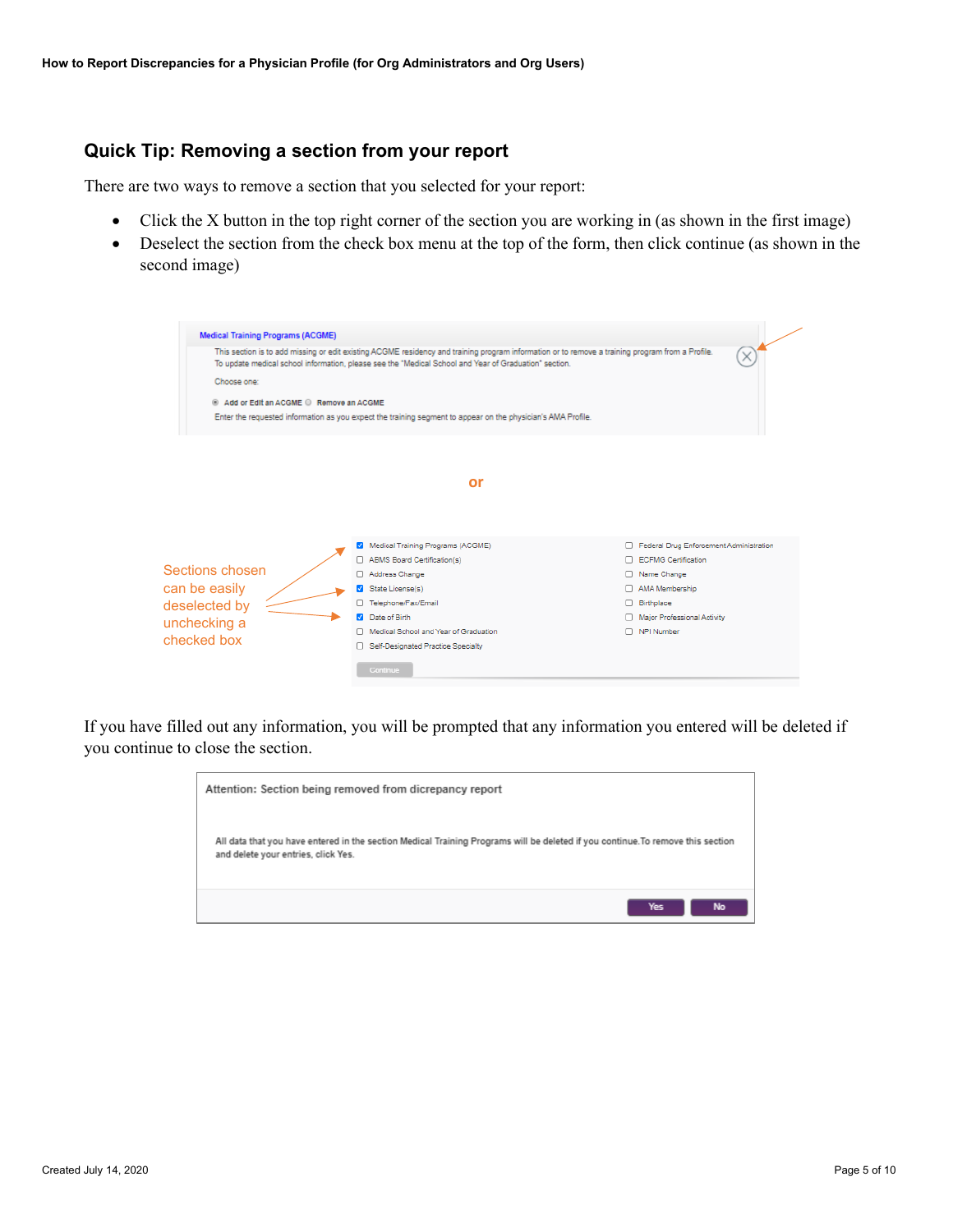### **Quick Tip: Adding a section to your report**

To add a section after starting the form, check the section from the menu at the top of the form and click **Continue**.

|                            | Medical Training Programs (ACGME)     | Federal Drug Enforcement Administration |
|----------------------------|---------------------------------------|-----------------------------------------|
| <b>Additional sections</b> | ABMS Board Certification(s)           | □ ECFMG Certification                   |
|                            | Address Change                        | Name Change                             |
| can be easily              | State License(s)                      | AMA Membership                          |
| selected by                | <b>7</b> Telephone/Fax/Email          | Birthplace                              |
| checking any               | <b>T</b> Date of Birth                | Major Professional Activity             |
| unchecked box              | Medical School and Year of Graduation | NPI Number                              |
|                            | Self-Designated Practice Specialty    |                                         |
|                            | Continue                              |                                         |

#### **Quick Tip: Providing documentation for a name change request**

Supporting documentation is required only when requesting a physician's name be changed. Click the **Learn how** link for instructions on how to deliver the necessary documentation to AMA.

| Name Change                     |                                                                                                                                                                                                                                                |
|---------------------------------|------------------------------------------------------------------------------------------------------------------------------------------------------------------------------------------------------------------------------------------------|
|                                 | Use this section to update the name, credentials, and/or suffix for H                                                                                                                                                                          |
|                                 | If a change to only the credentials and/or suffix is needed, the physician's name must still be entered in the appropriate fields.<br>Feel free to note in the Additional Information field that you are not requesting an update to the name. |
|                                 |                                                                                                                                                                                                                                                |
|                                 | You must submit supporting documentation for a name change. Learn how                                                                                                                                                                          |
|                                 |                                                                                                                                                                                                                                                |
|                                 |                                                                                                                                                                                                                                                |
| <b>Physician First</b><br>Name* |                                                                                                                                                                                                                                                |
| <b>Physician Last</b>           |                                                                                                                                                                                                                                                |
| Name*<br>Physician Middle       |                                                                                                                                                                                                                                                |
| Name                            |                                                                                                                                                                                                                                                |
| Physician<br>Credentiala        |                                                                                                                                                                                                                                                |
| Physician Suffix                |                                                                                                                                                                                                                                                |
|                                 |                                                                                                                                                                                                                                                |
|                                 | This section is for making clarifications and adding additional information. It is not for entering additional discrepancies. Please<br>reference the corresponding section to add additional discrepancies.                                   |
| Additional Information          |                                                                                                                                                                                                                                                |
|                                 |                                                                                                                                                                                                                                                |
|                                 |                                                                                                                                                                                                                                                |
|                                 |                                                                                                                                                                                                                                                |

#### **Quick Tip: Choosing a medical school name**

When making updates to the **Medical School and Year of Graduation** section, it should be noted that an AMA Profile lists only the most current name of medical schools.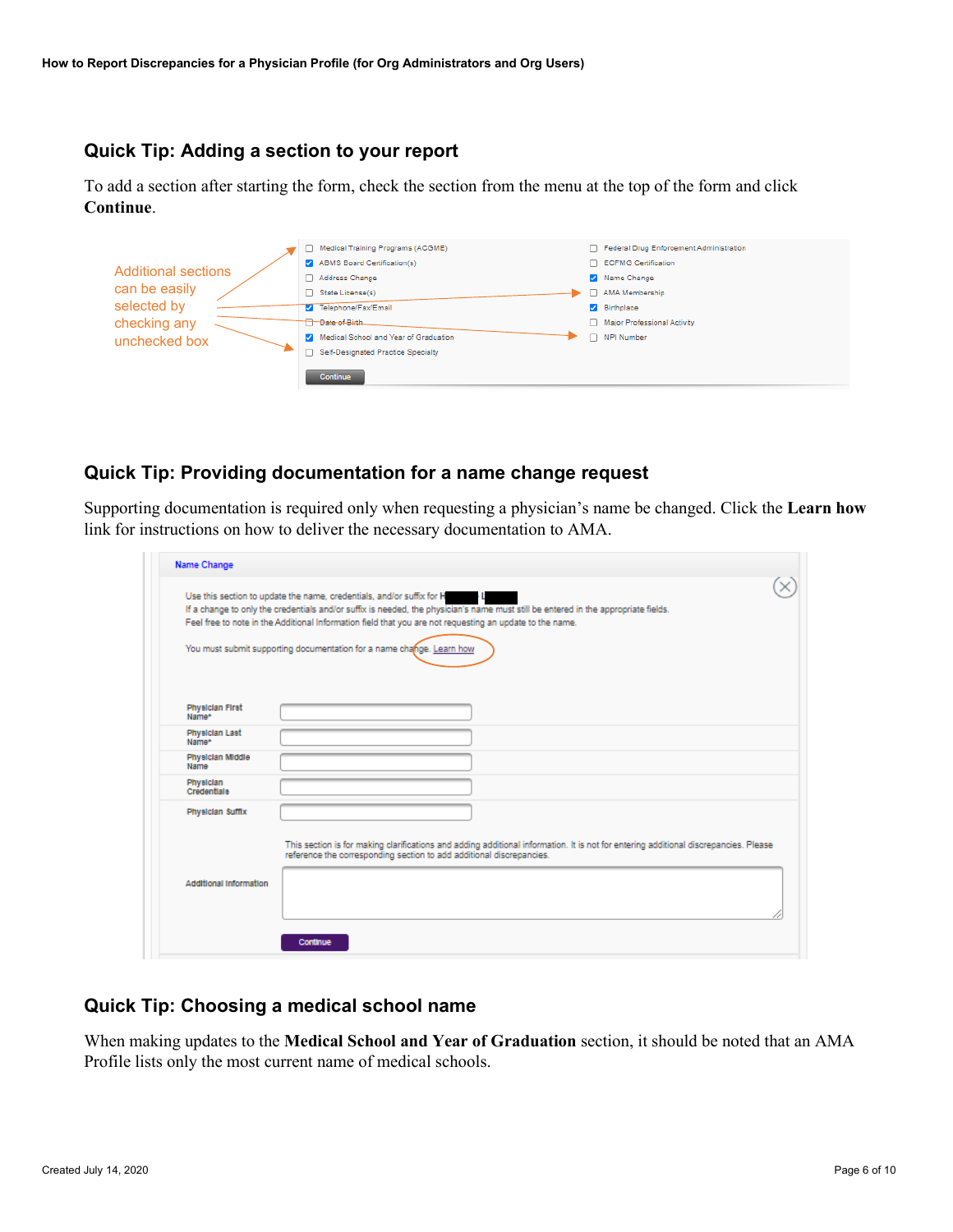When you reach the final section of your form and click **Continue**, you will be prompted to review all information that you entered. Click **Review Now** within that pop-up box to gain access to all sections you updated and complete your review.



Submit your form by clicking the **Submit Discrepancy** button at the bottom of the page.

| <cant< td=""><td><b>Submit Distributions</b></td></cant<> | <b>Submit Distributions</b> |
|-----------------------------------------------------------|-----------------------------|
|                                                           |                             |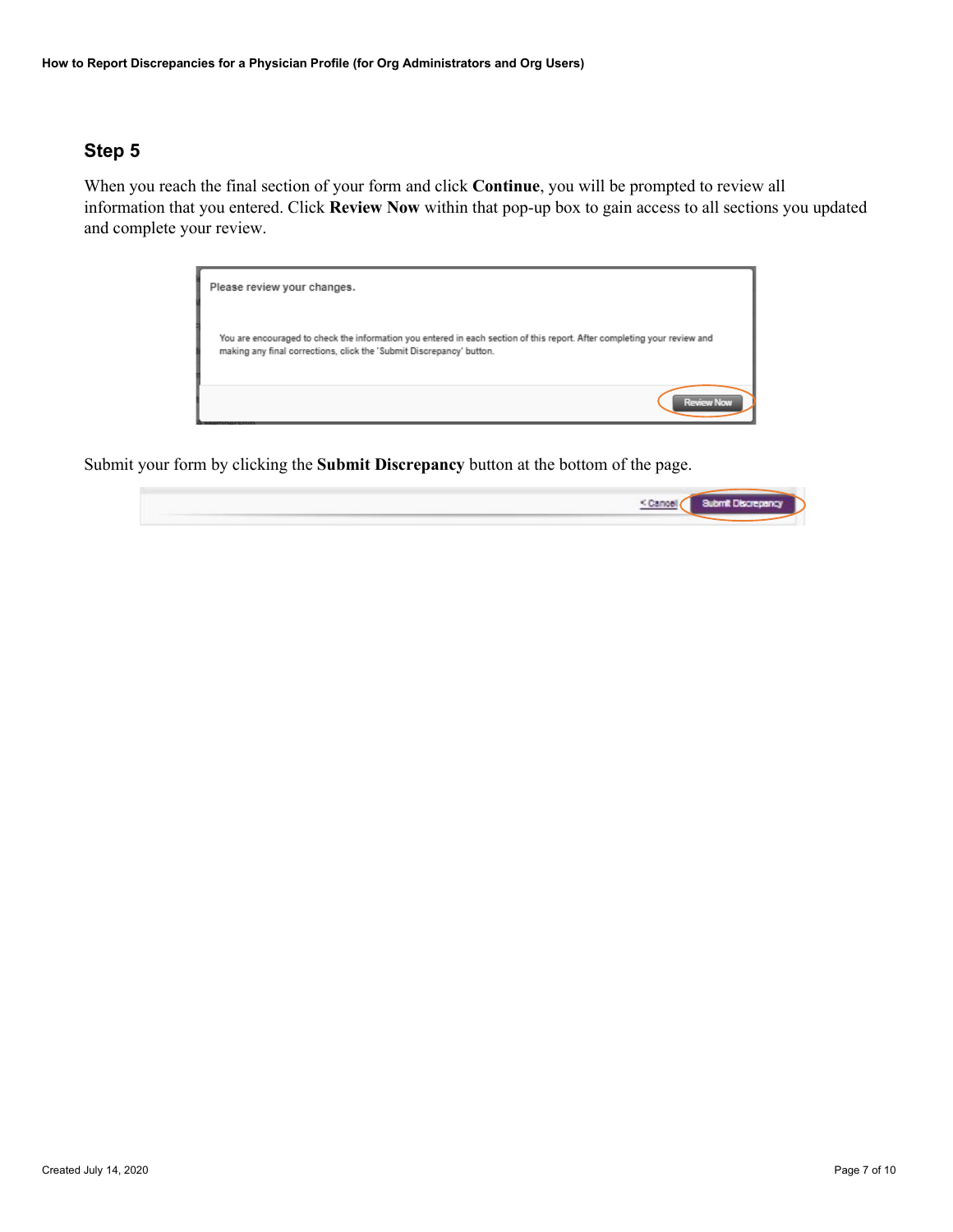A summary page will open, providing a discrepancy report identification number and report details.

| <b>Discrepancy Report Details</b>         | 7am - 6pm Central Time. Please refer to the order and tracking numbers listed above when contacting the AMA. | Your Discrepancy Report ID is 42910002. Thank you for contacting the American Medical Association (AMA) to report the Physician Profile data discrepancy. The<br>AMA will contact the primary source(e) to verify the submitted corrections. Please understand that verification from the primary source(s) may take up to 30 days to<br>complete. For your convenience, you can check the status of our investigation from your Discrepancy page under the appropriate order number. Investigation<br>outcome responses will be applied as verification from the primary source is received. If our investigation results in corrections to the physician's record, an<br>updated Physician Profile will be provided. Inquiries related to this matter can be directed to the AMA Unified Service Center at 800-665-2882 (Monday - Friday) |  |  |  |  |  |
|-------------------------------------------|--------------------------------------------------------------------------------------------------------------|---------------------------------------------------------------------------------------------------------------------------------------------------------------------------------------------------------------------------------------------------------------------------------------------------------------------------------------------------------------------------------------------------------------------------------------------------------------------------------------------------------------------------------------------------------------------------------------------------------------------------------------------------------------------------------------------------------------------------------------------------------------------------------------------------------------------------------------------|--|--|--|--|--|
| <b>Self-Designated Practice Specialty</b> |                                                                                                              |                                                                                                                                                                                                                                                                                                                                                                                                                                                                                                                                                                                                                                                                                                                                                                                                                                             |  |  |  |  |  |
| <b>Item</b>                               | Correction                                                                                                   | <b>AMA Comments</b>                                                                                                                                                                                                                                                                                                                                                                                                                                                                                                                                                                                                                                                                                                                                                                                                                         |  |  |  |  |  |
|                                           |                                                                                                              |                                                                                                                                                                                                                                                                                                                                                                                                                                                                                                                                                                                                                                                                                                                                                                                                                                             |  |  |  |  |  |

An email confirming your discrepancy report submission will also be sent to the address provided in the contact information section of your form. This email also summarizes details of your report.

| <b>AMA</b> Profiles Hub                                                                  |                             |                                                                                                                 |
|------------------------------------------------------------------------------------------|-----------------------------|-----------------------------------------------------------------------------------------------------------------|
| Dear alan pangborn,                                                                      |                             |                                                                                                                 |
| within 30 business days. At that time, details of the resolution will be emailed to you. |                             | Thank you for filing a discrepancy report in connection to an AMA profile. You may expect a resolution          |
| by clicking the following link:                                                          |                             | Information regarding the discrepancy report is summarized in this email and accessible within AMA Profiles Hub |
|                                                                                          |                             | https://commerce-test.ama-assn.org/amaprofiles/account/discrepancyResult.jsp?drld=44410006                      |
| Discrepancy report number:                                                               | : 44410008                  |                                                                                                                 |
| Discrepancy report date:                                                                 | : 06/10/2020                |                                                                                                                 |
| Profiles user name:                                                                      | $: W \times$                |                                                                                                                 |
| Provider name:                                                                           | : alan pangborn             |                                                                                                                 |
| Product type:                                                                            | : Initial Physician Profile |                                                                                                                 |
| Order number:                                                                            | : 075540191                 |                                                                                                                 |
| Order date:                                                                              | : 08/04/2020                |                                                                                                                 |
|                                                                                          |                             |                                                                                                                 |
| Item                                                                                     |                             | Correction                                                                                                      |
| ABMS 1                                                                                   |                             |                                                                                                                 |
| Specialty                                                                                |                             | Pain Medicine                                                                                                   |
| Certifying Board                                                                         |                             | American Board of Emergency Medicine                                                                            |
| Recertification                                                                          |                             | No                                                                                                              |
| Remove abms                                                                              |                             | No                                                                                                              |
| Initial Certificate                                                                      |                             | No.                                                                                                             |
| Certificate Type                                                                         |                             | SUB-SPECIALTY                                                                                                   |
| ABMS <sub>2</sub>                                                                        |                             |                                                                                                                 |
| <b>Discrepancy Report Details</b><br><b>ABMS Board Certification</b><br>Specialty        |                             | Pain Medicine                                                                                                   |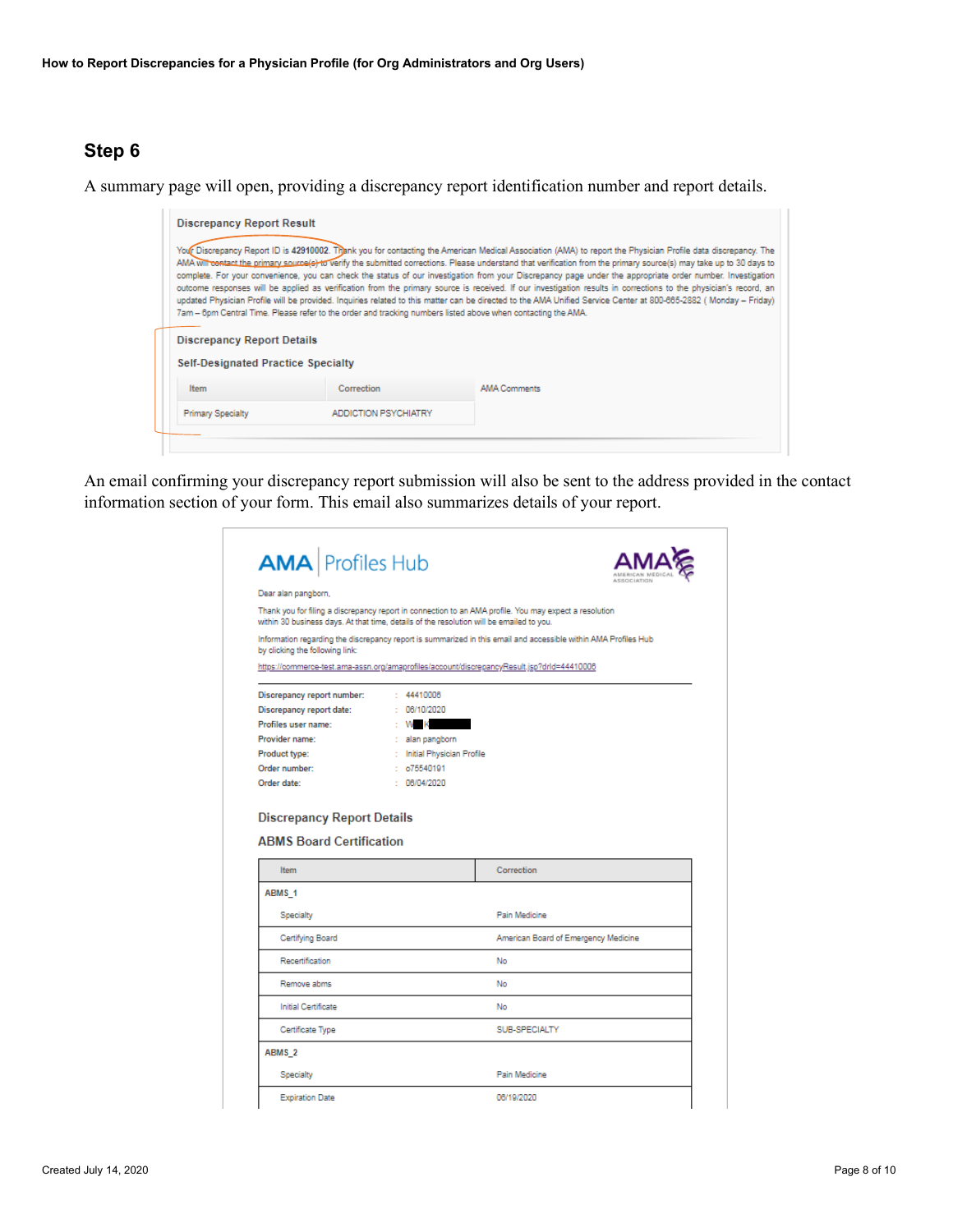To check on the status of your submitted report, navigate to the **Discrepancies** tab and filter by name, order number, or discrepancy ID number.

| <b>Order History</b><br><b>Search</b>                                                                                                                                                                                                                                                                                                                                                     |                     | <b>Profile Manager</b>    | <b>Discrepancies</b> | <b>Account Activity</b> | Manage my account |  |  |
|-------------------------------------------------------------------------------------------------------------------------------------------------------------------------------------------------------------------------------------------------------------------------------------------------------------------------------------------------------------------------------------------|---------------------|---------------------------|----------------------|-------------------------|-------------------|--|--|
| This section of AMA Profiles Hub provides the status of and access to discrepancy reports you have filed.                                                                                                                                                                                                                                                                                 |                     |                           |                      |                         |                   |  |  |
| If you wish to report a new discrepancy, follow these steps:                                                                                                                                                                                                                                                                                                                              |                     |                           |                      |                         |                   |  |  |
| 1. Click the Profile Manager tab or the Order History tab.<br>(Subscription customers accessing profiles through credentialing software that integrates AMA data must click the Order History tab and set the "search for" option<br>to "AMA Profiles Connect orders.")<br>2. Search for the clinician profile for which you wish to report a discrepancy.<br>3. Click the Report button. |                     |                           |                      |                         |                   |  |  |
| Filter by:                                                                                                                                                                                                                                                                                                                                                                                |                     |                           |                      |                         | Clear all fields  |  |  |
| First Name                                                                                                                                                                                                                                                                                                                                                                                |                     | Last Name                 |                      | Show                    |                   |  |  |
| <b>First Name</b>                                                                                                                                                                                                                                                                                                                                                                         |                     | <b>Last Name</b>          |                      | Submitted               |                   |  |  |
| Order Number                                                                                                                                                                                                                                                                                                                                                                              |                     | Discrepancy Number        |                      | n Progress              |                   |  |  |
| <b>Order Number</b>                                                                                                                                                                                                                                                                                                                                                                       |                     | <b>Discrepancy Number</b> |                      | Completed               | Search            |  |  |
| <b>Recent Reports</b><br><b>Discrepancy</b><br><b>Number</b>                                                                                                                                                                                                                                                                                                                              | <b>Order Number</b> |                           | <b>Date Reported</b> | <b>Reported By</b>      | <b>Status</b>     |  |  |
| 44910005                                                                                                                                                                                                                                                                                                                                                                                  | o73960698           | 06/22/20                  |                      | pangborn, alan          | Submitted         |  |  |
| 44910004                                                                                                                                                                                                                                                                                                                                                                                  | o74890163           | 06/22/20                  |                      | pangborn, alan          | Submitted         |  |  |
| 44910003                                                                                                                                                                                                                                                                                                                                                                                  | o74830151           | 06/22/20                  |                      | pangborn, alan          | Submitted         |  |  |
| 44910002                                                                                                                                                                                                                                                                                                                                                                                  | o74430038           | 06/22/20                  |                      | pangborn, alan          | Submitted         |  |  |
| 44710007                                                                                                                                                                                                                                                                                                                                                                                  | o75600647           | 06/18/20                  |                      | king, crimson           | Submitted         |  |  |